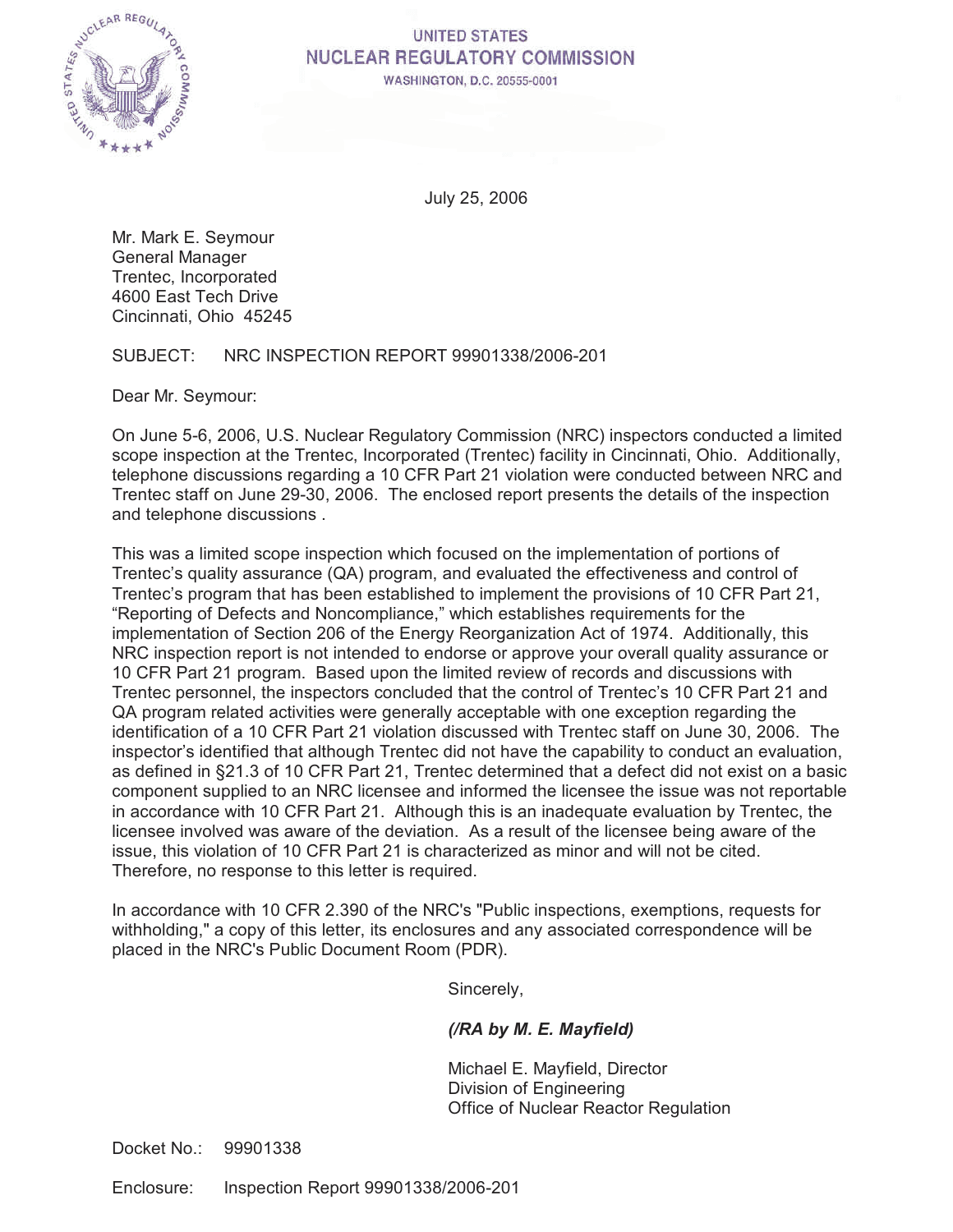cc w/encl: Mr. Dudley W. Mowrey, Sr. Quality Assurance Manager Trentec, Incorporated 4600 East Tech Drive Cincinnati, Ohio 45245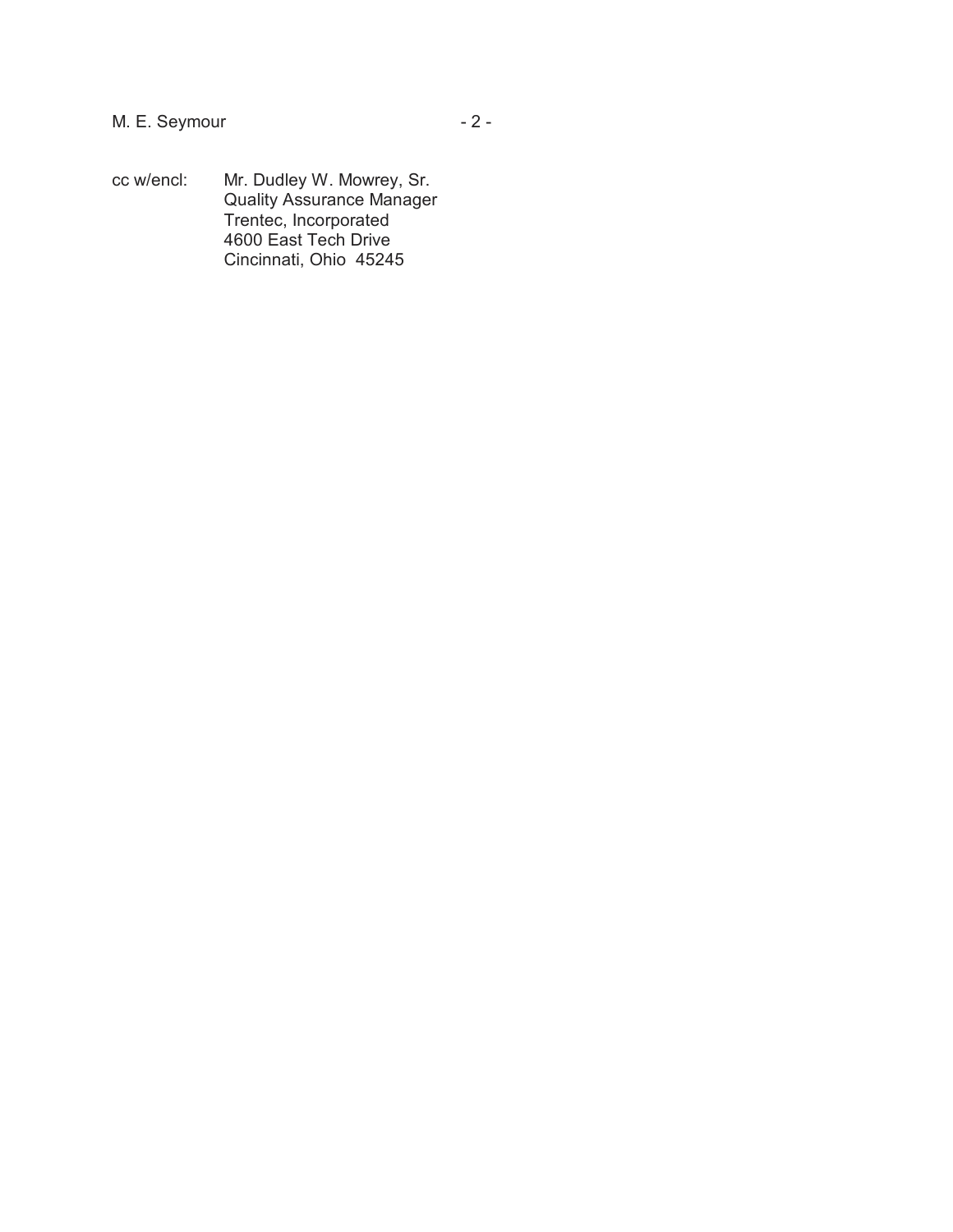cc w/encl: Mr. Dudley W. Mowrey, Sr. Quality Assurance Manager Trentec, Incorporated 4600 East Tech Drive Cincinnati, Ohio 45245

DISTRIBUTION:

**GCwalina** SDennis VHall JCrutchley(signed copy) BDavis JPetrosino (signed copy) HHamzehee **PCPrescott** 

## **DISK/DOCUMENT NAME:** E:\Filenet\ML062070385.wpd **ADAMS ACCESSION NO:** ML062070385 ADAMS TEMPLATE: NRR-106

| ADAMS Availability/Sensitivity: ■ Publicly Available<br>9 Non-Publicly Available<br>9 Sensitive<br>■ Non-Sensitive |                |                    |            |                 |                  |           |  |  |
|--------------------------------------------------------------------------------------------------------------------|----------------|--------------------|------------|-----------------|------------------|-----------|--|--|
| <b>OFC</b>                                                                                                         | DE:NRR         | DE:NRR             | DE:NRR     | DE:NRR          | DE:NRR           | D:DE:NRR  |  |  |
| <b>NAME</b>                                                                                                        | <b>SDennis</b> | MConcepcion-Robles | JPetrosino | <b>GCwalina</b> | <b>DThatcher</b> | MMayfield |  |  |
| <b>DATE</b>                                                                                                        | 07/24/06       | 07/24/06           | 07/24/06   | 07/24/06        | 07/25/06         | 07/25/06  |  |  |

**OFFICIAL RECORD COPY**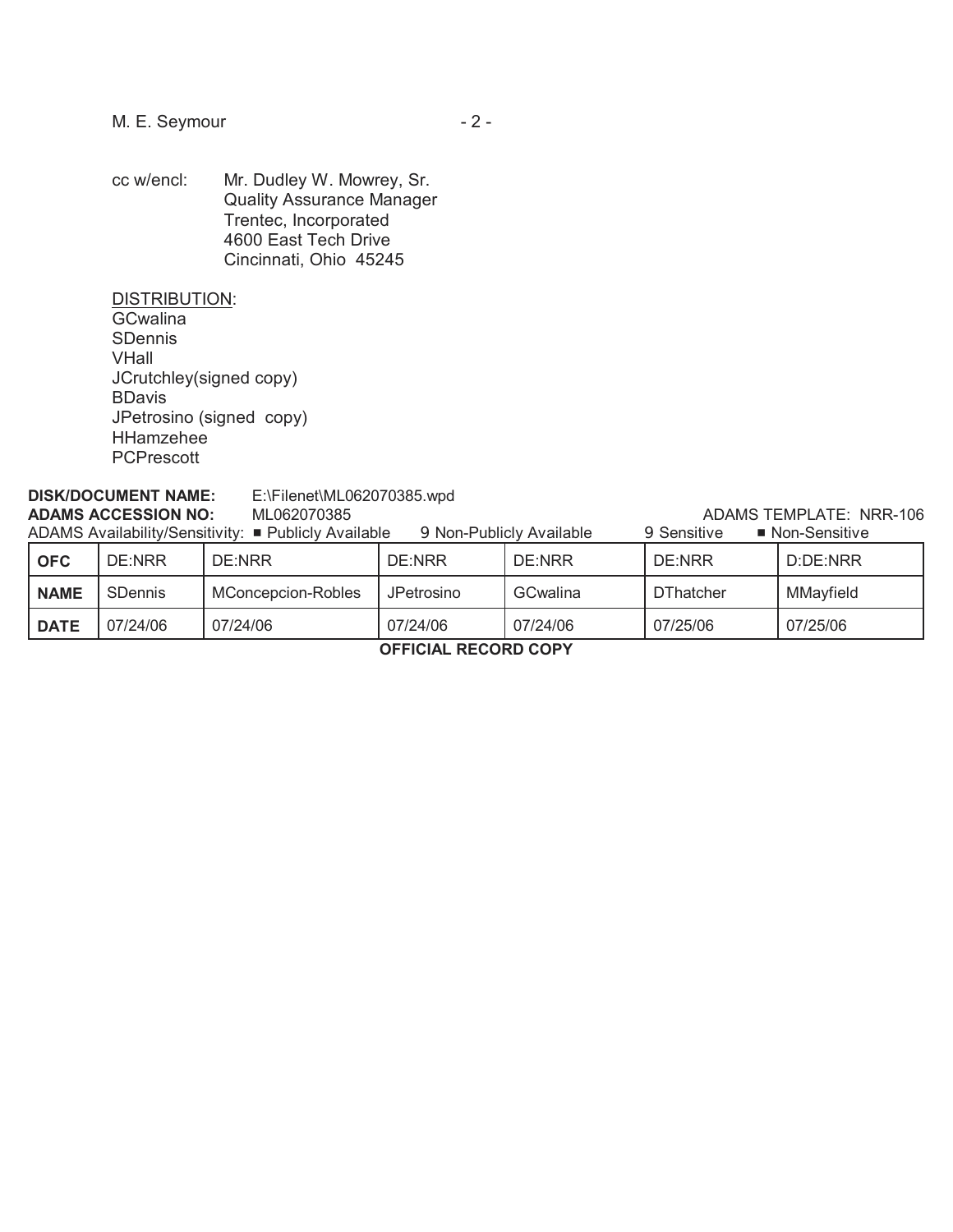# **U.S. NUCLEAR REGULATORY COMMISSION OFFICE OF NUCLEAR REACTOR REGULATION DIVISION OF ENGINEERING VENDOR INSPECTION REPORT**

| Report No:               |  | 99901338/2006-201                                                                                                                                                                                                                                                                                                                                 |          |  |  |
|--------------------------|--|---------------------------------------------------------------------------------------------------------------------------------------------------------------------------------------------------------------------------------------------------------------------------------------------------------------------------------------------------|----------|--|--|
| Organization:            |  | Trentec, Incorporated<br>4600 East Tech Drive<br>Cincinnati, Ohio 45245                                                                                                                                                                                                                                                                           |          |  |  |
| Vendor Contact:          |  | Mr. Dudley W. Mowrey, Sr., Quality Assurance Manager<br>(513) 528-7900                                                                                                                                                                                                                                                                            |          |  |  |
| Nuclear Industry:        |  | Trentec is a division of the Curtis-Wright Flow Control Service<br>Corporation (CWFC) operating within the CWFC Power & Services<br>Business Unit. Trentec supplies products and services for nuclear facility<br>replacement parts, third party parts qualification and dedication, nuclear<br>facility airlock services and custom fabrication. |          |  |  |
| <b>Inspection Dates:</b> |  | June 5, 6, 29 & 30, 2006                                                                                                                                                                                                                                                                                                                          |          |  |  |
| Inspection Team Leader:  |  | Steven Dennis, DE/NRR                                                                                                                                                                                                                                                                                                                             |          |  |  |
| Inspectors:              |  | Joseph J. Petrosino, DE/NRR<br>Milton Concepcion-Robles, DE/NRR                                                                                                                                                                                                                                                                                   |          |  |  |
| Approved By:             |  | (/RA by D. F. Thatcher)                                                                                                                                                                                                                                                                                                                           | 07/25/06 |  |  |
|                          |  | Dale F. Thatcher<br>Quality & Vendor Branch A<br>Division of Engineering (DE)<br>Office of Nuclear Reactor Regulation (NRR)                                                                                                                                                                                                                       | Date     |  |  |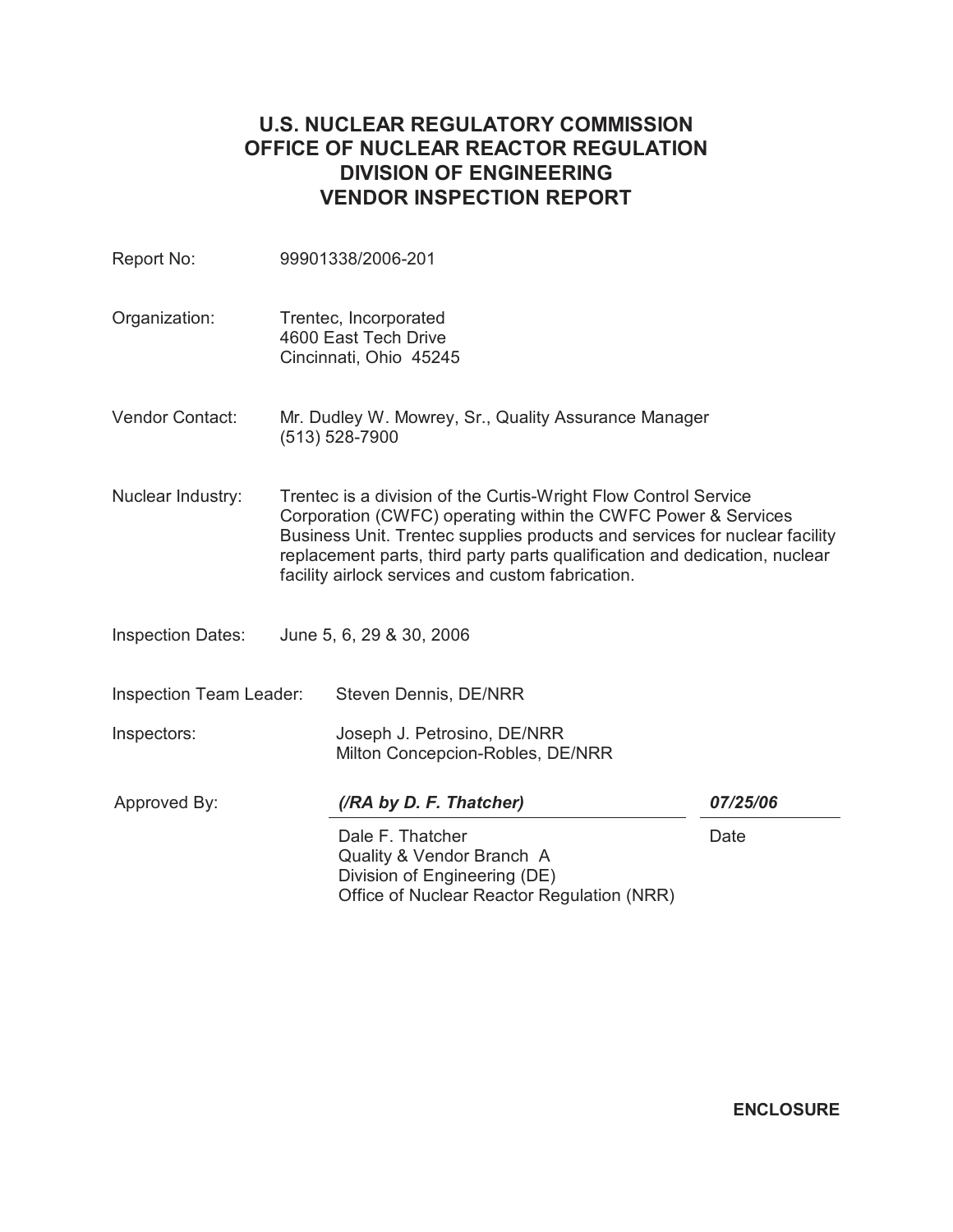### **1.0 INSPECTION SUMMARY:**

The purpose of this inspection was to evaluate limited portions of the quality assurance (QA) and 10 CFR Part 21 (Part 21) controls that Trentec has established and implemented. The inspection was conducted at Trentec's facility in Cincinnati, Ohio. The NRC inspection bases were:

- Appendix B, "Quality Assurance Criteria for Nuclear Power Plants and Fuel Reprocessing Plants," to Part 50 of Title 10 of the Code of Federal Regulations (Appendix B), and
- 10 CFR Part 21, "Reporting of Defects and Noncompliance."

## **2.0 STATUS OF PREVIOUS INSPECTION FINDINGS**

NRC Inspection Report No. 9901338/1999201, dated February 17, 1999, performed at Trentec's facility in Cincinnati, Ohio, documented a weakness in Trentec's procedures adopted pursuant to Part 21, "Reporting of Defects and Noncompliances." The weakness was dispositioned as a minor violation.

## **3.0 INSPECTION FINDINGS AND OTHER COMMENTS:**

- 3.1 10 CFR PART 21
- a. Inspection Scope

The NRC inspectors reviewed Trentec's 10 CFR Part 21 implementation procedure Quality Assurance Procedure (QAP) 2, "Evaluation of Nonconformances and Conditions Adverse to Quality for Reporting per 10 CFR Part 21," Revision 4 and related procedures as noted below. Additionally, the inspectors reviewed documents, such as nonconformance reports (NCRs), and corrective action reports (CARs) associated with the provisions of Part 21 that were controlled in accordance with the Trentec quality program.

#### b. Observations and Findings

The NRC inspectors review of QAP-2 found that the procedure generally addressed the requirements for implementation of the provisions of Part 21. The inspectors determined that, although the procedure was generally satisfactory, it required some minor clarification to ensure effective implementation of the provisions of Part 21. For example, the inspectors identified that wording in Sections 5.0 and 6.0 of QAP-2 regarding the meaning of "deviation" or "failure to comply was not consistent with 21.21(b)." The inspectors and the Trentec staff discussed the procedure clarification which was then revised prior to the inspection exit meeting.

The NRC inspectors also evaluated whether Trentec had complied with the posting requirements of 10 CFR 21.6. The inspectors found that Trentec had posted notices which included a copy of Section 206 of the Energy Reorganization Act of 1974, a current copy of 10 CFR Part 21, a copy of the Trentec implementing procedure QAP-2, and the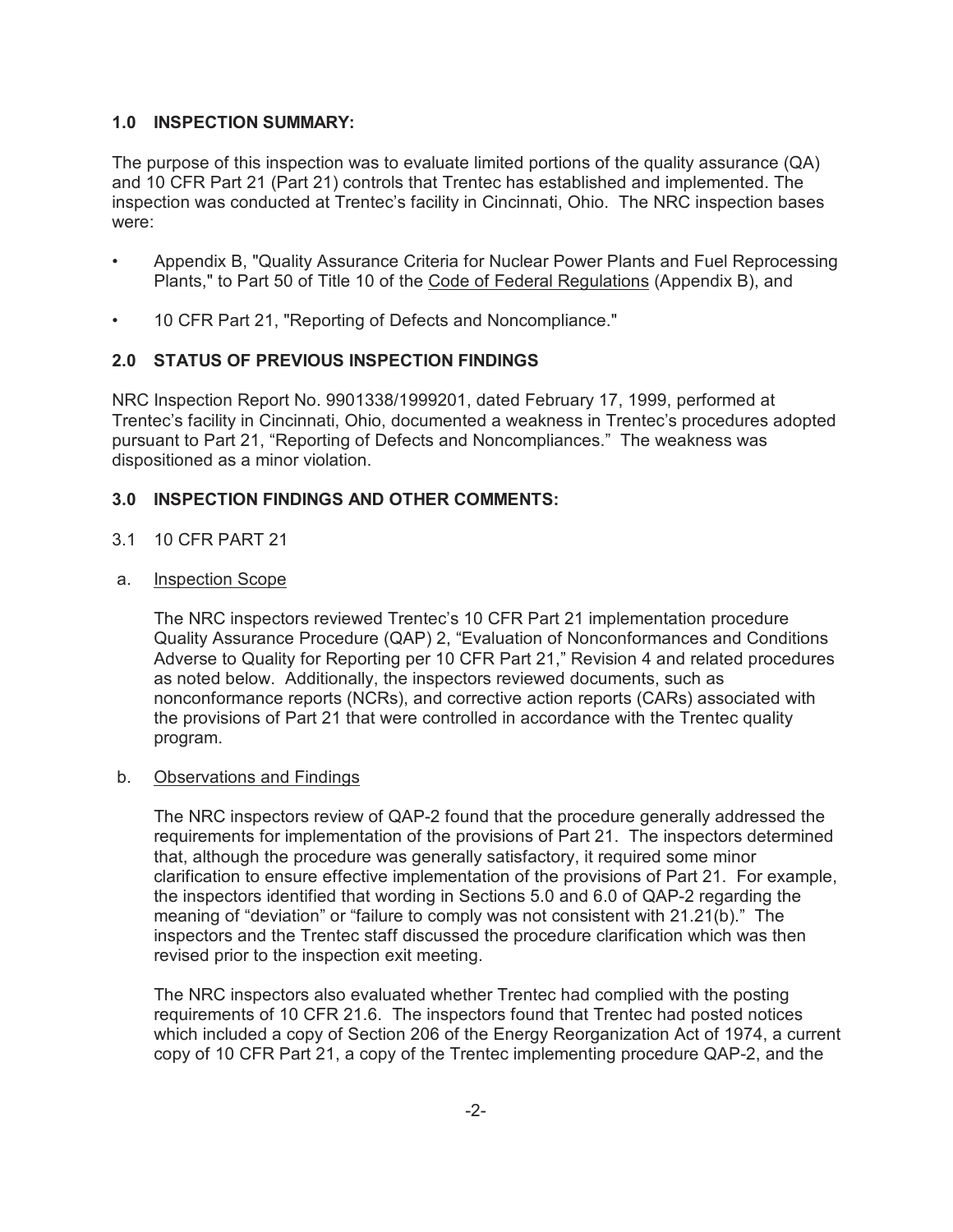name of the individual to whom reports should be made. The inspectors had no concerns in this area.

The NRC inspectors reviewed a sample of CAR's to determine if they were in compliance with 10 CFR Part 21 and if customers were adequately informed in accordance with 21.21(b). The inspectors noted that the sampled CARs were evaluated for Part 21 reportability and all affected customers were appropriately informed in accordance with Part 21.

NCRs reviewed by the inspectors included NCR 04-105, dated September 29, 2004, which documented the inservice failure of a basic component (time delay relay - TDRPRO-5002) supplied to a licensee, Florida Power & Light (FP&L) by Trentec. Specifically, FP&L notified Trentec of the TDRPRO relay failures in a letter dated September 16, 2004. The letter included the failure analysis performed by the relay manufacturer, Magnecraft/Struthers-Dunn (MSD) on one of the failed relays. An additional failure analysis requested by FP&L was performed by Nuclear Logistics, Inc. (NLI); however, these results were not provided to Trentec. The inspectors noted that the failure analysis documentation for both MSD and NLI had determined the same root cause for the failures.

On September 28, 2004, Trentec requested FP&L send them two of the relays remaining from the lot in order for Trentec to perform their own failure analysis. FP&L sent the requested relays to Trentec who forwarded them untouched to MSD for analysis. In this instance MSD found one relay fully functional while the other was found to be inoperative, however, the cause could not be determined. In conclusion, the failure analysis performed by MSD for Trentec determined that there was insufficient evidence to support the previous MSD and NLI analyses performed for FP&L. Based on this information, Trentec stated in a letter to FP&L dated November 29, 2004, that given the available information they did not consider this a 10CFR Part 21 reportable incident.

After their review of all the relevant information, the NRC inspectors determined that Trentec did not have the capability to perform the evaluation (and potential notification) as required in §21.21(a), even if the potential defect would have been confirmed by the failure analysis performed by Trentec. Per §21.3, an evaluation is the process for determining whether a particular deviation could create a substantial safety hazard or determining whether a failure to comply is associated with a substantial safety hazard. Likewise, a substantial safety hazard means a loss of safety function to the extent that there is a major reduction in the degree of protection provided to public health and safety for any facility or activity licensed by the NRC. Trentec, not knowing the specific application for the relay, did not have the capability to determine if a potentially defective basic component installed in a facility represented a substantial safety hazard. In this situation, Trentec's responsibility was to inform affected customers (in this case FP&L) of the potential defect so that they could perform the evaluation and potential notification. The inadequate evaluation by Trentec and subsequent notification to the licensee, FP&L, that the issue was not a reportable incident is a violation of 10 CFR 21.21(a).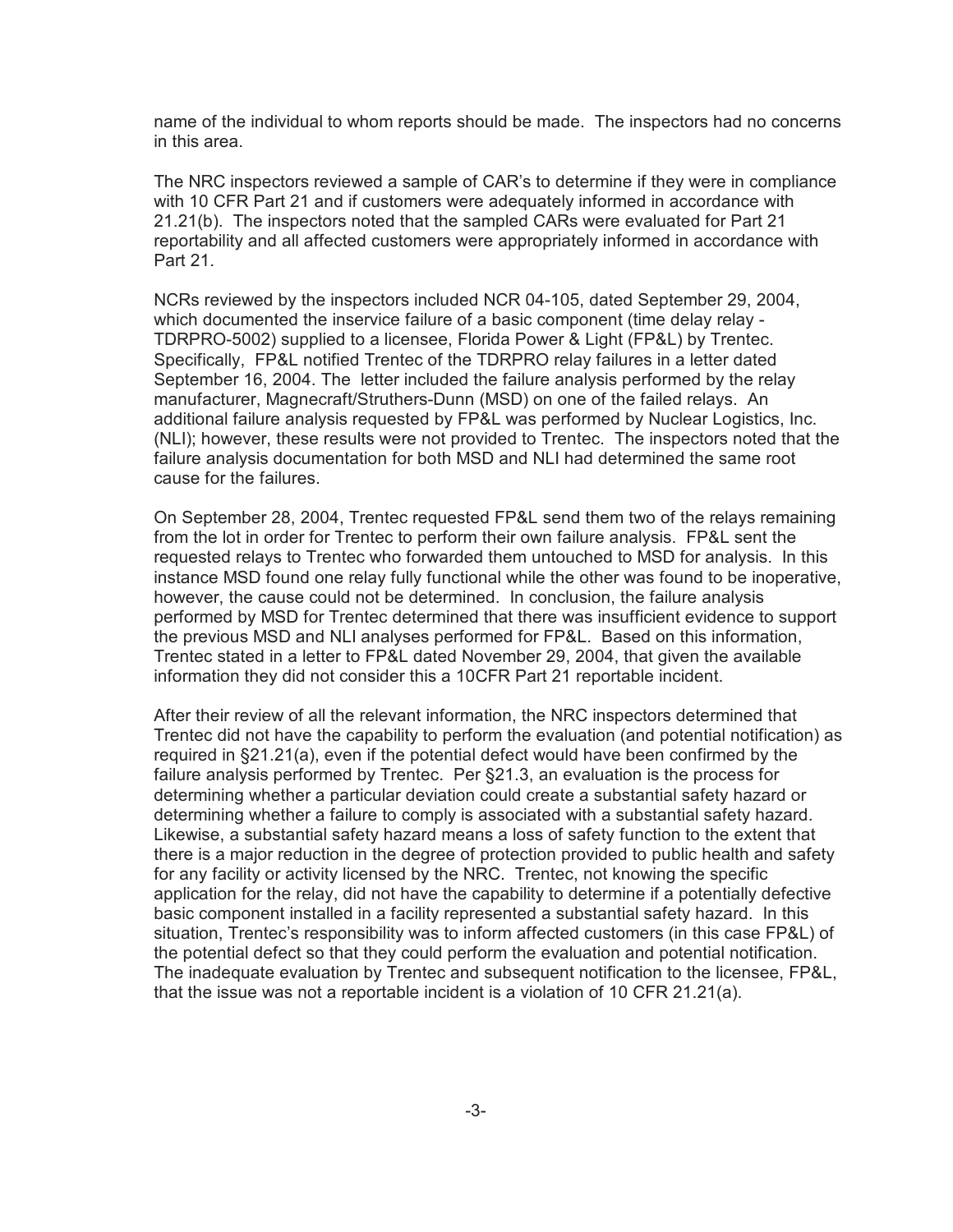#### c. Conclusions

The inspector's identified that even though Trentec did not have the capability to conduct an evaluation, as defined in §21.3 of 10 CFR Part 21, Trentec determined that a defect did not exist on a basic component supplied to an NRC licensee and informed the licensee the issue was not reportable in accordance with 10 CFR Part 21. Although this is an inadequate evaluation by Trentec, the licensee involved was aware of the deviation. As a result of the licensee being aware of the issue, this violation of 10 CFR Part 21 is characterized as minor and will not be cited.

Additionally, within the limited scope of this review and with the exception of the violation described above, the inspectors concluded that the Trentec QA program activities were generally acceptable and that Trentec had maintained and implemented procedures for conforming to the requirements of 10 CFR Part 21 including the required postings pursuant to 10 CFR 21.6.

#### 3.2 Commercial Grade Dedication

#### a. Inspection Scope

The NRC inspectors reviewed Trentec's commercial-grade item (CGI) dedication program implementation to evaluate the quality activities related to its dedication program. The inspectors reviewed dedication procedures, selected dedication packages and records, and interviewed key personnel involved in dedication activities.

#### b. Observations and Findings

QAP-20, "Dedication and Supply of Commercial-Grade Items Having Safety-Related Applications," Revision 5, described Trentec's program for the classification and dedication of CGI's that were intended for use in safety-related applications. The procedure generally described the pertinent policies governing Trentec's procurement and dedication activities. QAP-20 addressed requirements for dedication plans that included, engineering evaluations, identification and verification of critical characteristics, procurement, documentation, identification, and approval. QAP-20 also contained various terms and definitions, responsibilities and authorities, and organizational interfaces. Trentec implemented QAP-20 during the development of dedication plans for specific items or for specific projects/customers, and had established controls for the use of those plans on subsequent dedication activities.

Dedication activities at Trentec were documented in dedication plans that included:

- (1) Safety function of the CGI item. In some instances the customer determined the item's safety function via purchase order requirements.
- (2) Identification of critical characteristics and acceptance criteria, based on original engineering design data.
- (3) Component/Similarity analyses.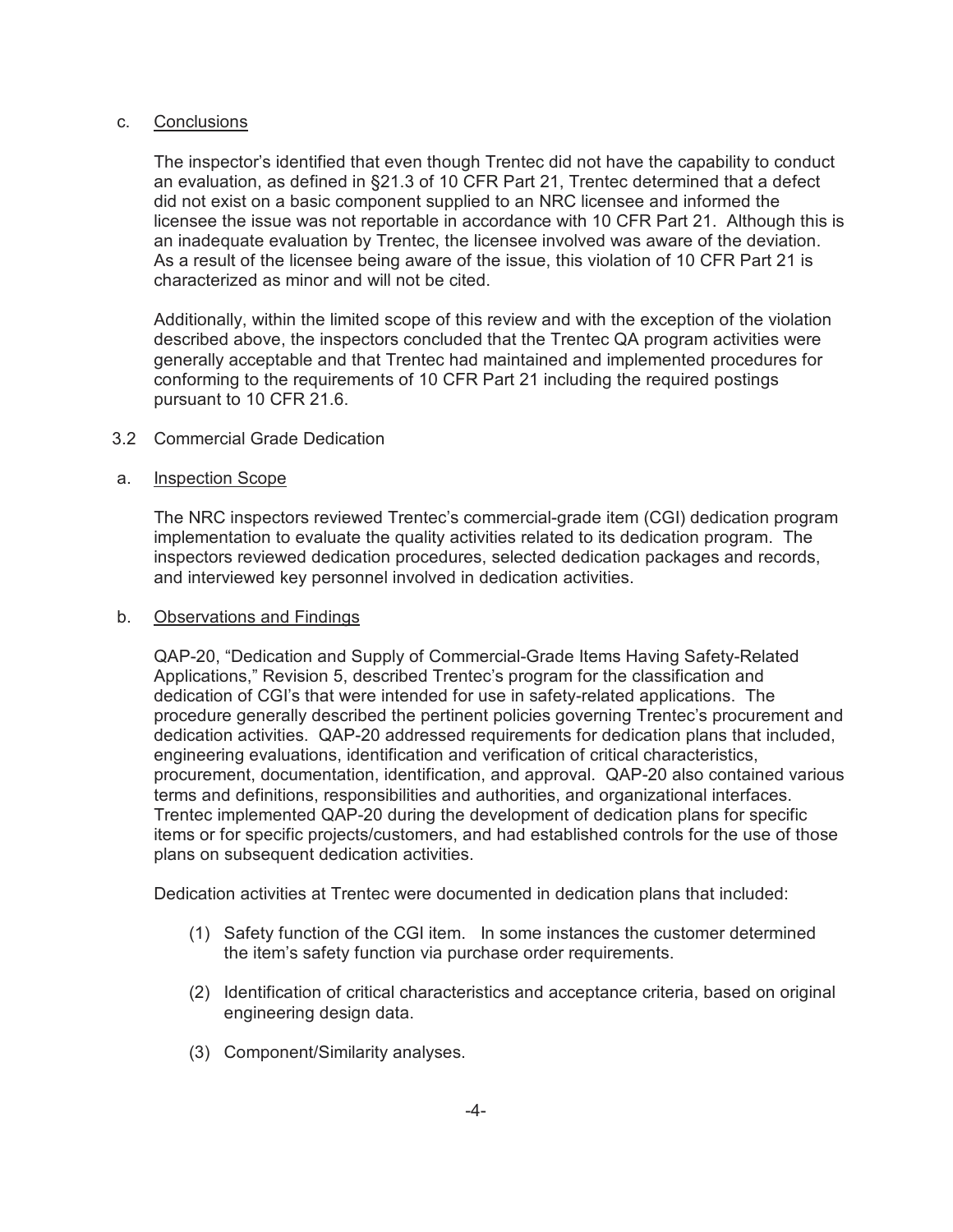- (4) Provisions for special surveillances, testing and inspection activities required by the dedication plan.
- (5) Manufacturer's technical data relevant to the dedicated item.
- (6) Procurement documentation (licensee's purchase orders, Trentec's purchase orders).
- (7) Equipment qualification initial inspection report.
- (8) Certificate of conformance, which included shelf life storage, restrictions and limitations, shipping, handling, and storage requirements.

The NRC inspectors reviewed several completed CGI dedication packages from NRC licensees encompassing mechanical and electrical components to evaluate the effectiveness of the implementation of QAP-20. The review of selected dedication packages focused on the identification of the licensee's requirements in the purchase order, selection of the item's safety function, critical characteristics, verification methods and acceptance criteria, supplier audits/surveys, and Certificates of Conformance supplied to the customer.

During the review of the dedication packages, and after conversations with Trentec personnel, the inspectors noted that approximately 80% of the dedication packages did not require licensee approval of the dedication plan or the identification and selection of critical characteristics. Licensees typically specified the item's part number and Trentec determined the item's critical characteristics based upon component part number and manufacturer's specification sheet.

The NRC inspectors determined that, although the dedication procedure was generally acceptable, it required some minor clarification to ensure the effective use of acceptable supplier/manufacturer item performance records as described in Generic Letter (GL) 89-02, "Actions to Improve the Detection of Counterfeit and Fraudulently Marketed Products," dated March 21, 1989. The inspectors and QA manager discussed the procedure clarification and the procedure was revised prior to completion of the inspection.

## c. Conclusions

Within the limited scope of this review, the NRC inspectors concluded that Trentec's CGI dedication program generally addressed the essential elements of the dedication process and that sufficient guidance for performing verification activities was provided.

## **4.0 MANAGEMENT MEETINGS AND PERSONNEL CONTACTED**

#### 4.1 Entrance and Exit Meetings:

In the entrance meeting on June 5, 2006, the NRC Inspectors discussed the scope of the inspection, outlined the areas to be inspected, and established interfaces with Trentec's General Manager and several staff personnel. During the exit meeting on June 6, 2006, and telephone calls on June 29-30, 2006, the NRC Inspectors discussed the inspection observations with Trentec's General Manager and staff.